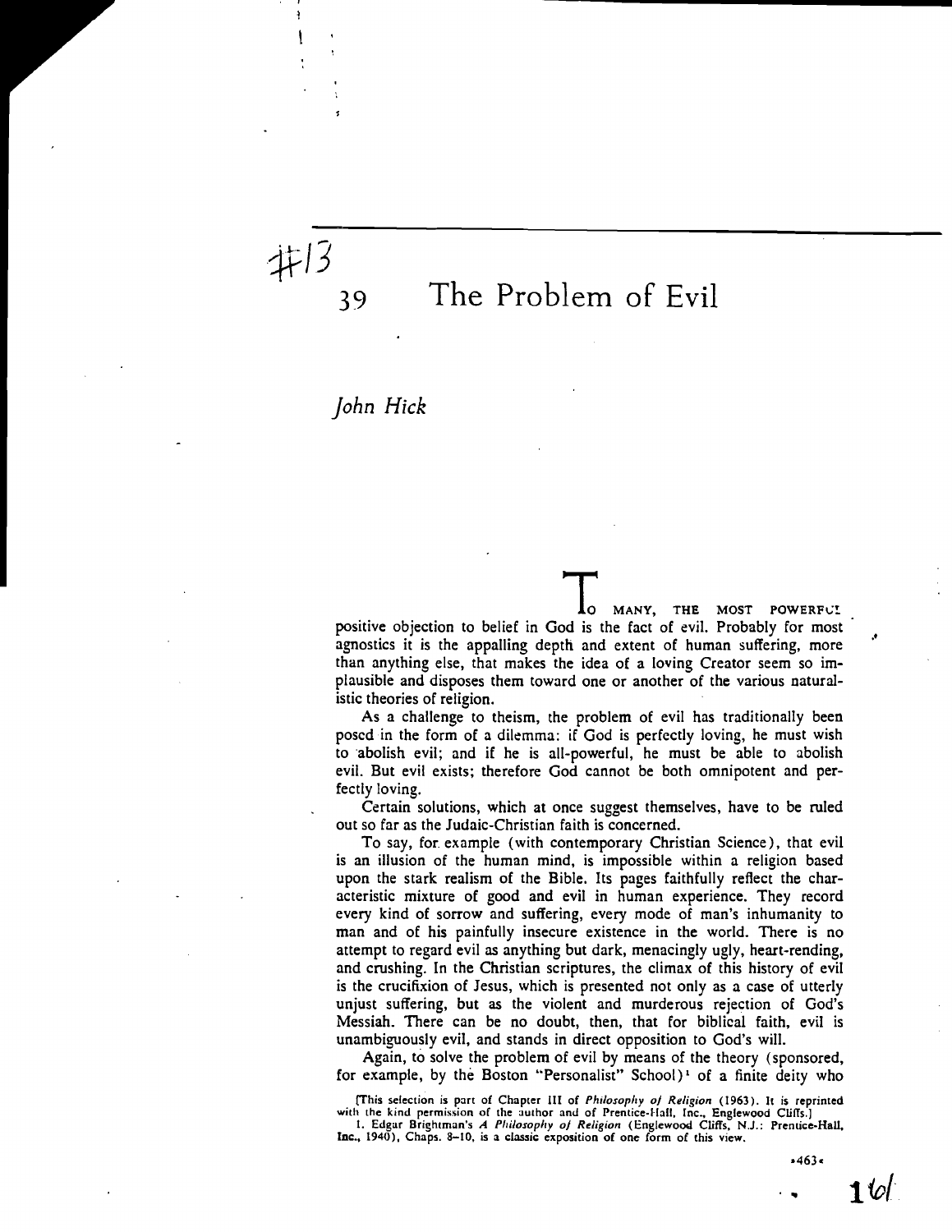»464« THE EXISTENCE OF GOD

does the best he can with a material, intractable and co-eternal with himself. is to have abandoned the basic premise of Hebrew-Christian monotheism; for the theory amounts to rejecting belief in the infinity and sovereignty of God.

Indeed, any theory which would avoid the problem of the origin of evil by depicting it as an ultimate constituent of the universe, coordinate with good, has been repudiated in advance by the classic Christian teaching. first developed by Augustine, that evil represents the going wrong of something which in itself is good.<sup>2</sup> Augustine holds firmly to the Hebrew-Christian conviction that the universe is *good*-that is to say, it is the creation of a good God for a good purpose. He completely rejects the ancient prejudice, widespread in his day, that matter is evil. There are, according to Augustine, higher and lower, greater and lesser goods in immense abundance and variety; but everything which has being is good in its own way and degree, except in so far as it may have become spoiled or corrupted. Evil-whether it be an evil will, an instance of pain, or some disorder or decay in nature-has not been set there by God, but represents the distortion of something that is inherently valuable. Whatever exists is, as such, and in its proper place, good; evil is essentially parasitic upon good, being disorder and perversion in a fundamentally good creation. This understanding of evil as something negative means that it is not willed and created by God; but it does not mean (as some have supposed) that evil is unreal and can be disregarded. Clearly, the first effect of this doctrine is to accentuate even more the question of the origin of evil.

Theodicy,3 as many modern Christian thinkers see it, is a modest enterprise, negative rather than positive in its conclusions. It does not claim to explain, nor to explain away, every instance of evil in human experience, but only to point to certain considerations which prevent the fact of evil (largely incomprehensible though it remains) from constituting a final and insuperable bar to rational belief in God.

In indicating these considerations it will be useful to follow the traditional division of the subject. There is the problem of *moral evil* or wickedness: why does an all-good and all-powerful God permit this? And there is the problem of the *non-moral evil* of suffering or pain, both physical and mental: why has an all-good and all-powerful God created a world in which this occurs?

Christian thought has always considered moral evil in its relation to human freedom and responsibility. To be a person is to be a finite center of freedom, a (relatively) free and self-directing agent responsible for one's own decisions. This involves being free to act wrongly as well as to act rightly. The idea of a person who can be infallibly guaranteed

2. See Augustine's *Confessions.* Book VII, Chap, 12; *City of God.* Book XII, Chap, 3; Enchiridion, Chap. 4.<br>3. The word "theodicy" from the Greek *theos* (God) and *dike* (righteous) means the

justification of God's goodness in face of the fact of evil.

 $1b^2$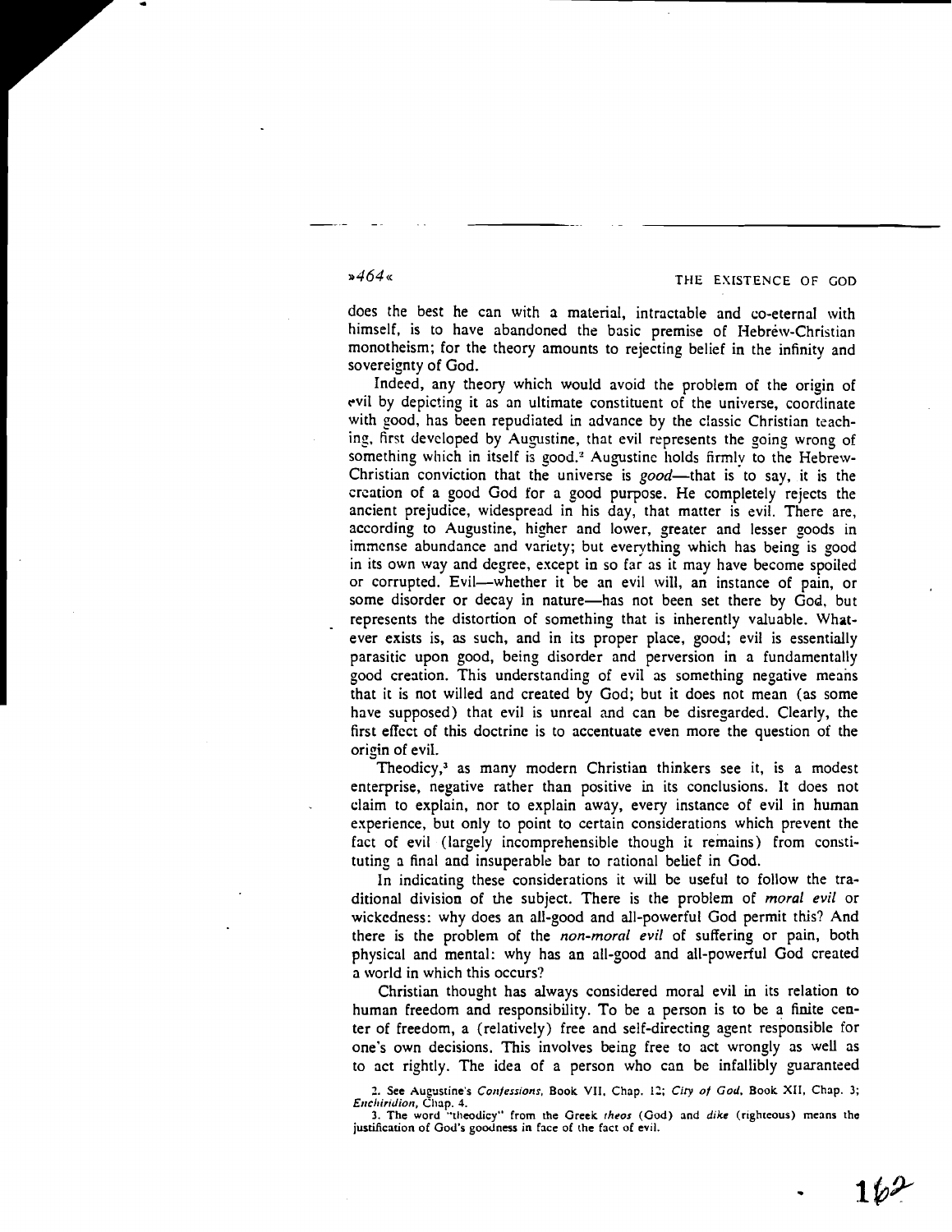#### THE PROBLEM OF EVIL **Example 2008** and the state of the state of the state of the state of the state of the state of the state of the state of the state of the state of the state of the state of the state of the state of t

always to act rightly is self-contradictory. There can be no guarantee in advance that a genuinely free moral agent will never choose amiss. Consequently, the possibility of wrongdoing or sin is logically inseparable from the creation of finite persons, and to say that God should not have created beings who might sin amounts to saying that he should not have created people.

This thesis has been challenged in some recent philosophical discussions of the problem of evil, in which it is claimed that no contradiction is involved in saying that God might have made people who would be genuinely free and who could yet be guaranteed always to act rightly. A quotation from one of these discussions follows:

If there is no logical impossibility in a man's freely choosing the good on one, or on several occasions, there cannot be a logical impossibility in his freely choosing the good on every occasion. God was not, then, faced with a choice between making innocent automata and making beings who, in acting freely, would sometimes go wrong: there was open to him the obviously better possibility of making beings who would act freely but always go right. Clearly, his failure to avail himself of this possibility is inconsistent with his being both omnipotent and wholly good.'

A reply to this argument is suggested in another recent contribution to the discussion.<sup>5</sup> If by a free action we mean an action which is not externally compelled but which flows from the nature of the agent as he reacts to the circumstances in which he finds himself, there is, indeed, no contradiction between our being free and our actions being "caused" (by our own nature) and therefore being in principle predictable. There is a contradiction, however, in saying that God is the cause of our acting as we do but that we are free beings in relation to God. There is, in other words, a contradiction in saying that God has made us so that we shall of necessity act in a certain way, and that we are genuinely independent persons in relation to him. If all our thoughts and actions are divinely predestined, however free and morally responsible we may seem to be to ourselves, we cannot be free and morally responsible in the sight of God, but must instead be his helpless puppets. Such "freedom" is like that of a patient acting out a series of posthypnotic suggestions: he appears, even to himself, to be free, but his volitions have actually been predetermined by another will, that of the hypnotist, in relation to whom the patient is not a free agent.

A different objector might raise the question of whether or not we deny God's omnipotence if we admit that he is unable to create persons who are free from the risks inherent in personal freedom. The answer that has always been given is that to create such beings is logically im-

4. J. L. Mackie, "Evil and Omnipotence," *Mind* (April, 1955), p. 209. A similar point is made by Antony Flew in "Divine Omnipotence and Human Freedom," *New Essays in Philosophical Theology*. An important critical comment on these arguments is offered by<br>Ninian Smart in "Omnipotence, Evil and Supermen," *Philosophy* (April, 1961), with replies by Flew (January, 1962) and Mackie (April, 1962).

5. Flew, in *New Essays in Philosophical Theology*.

 $\ddotsc$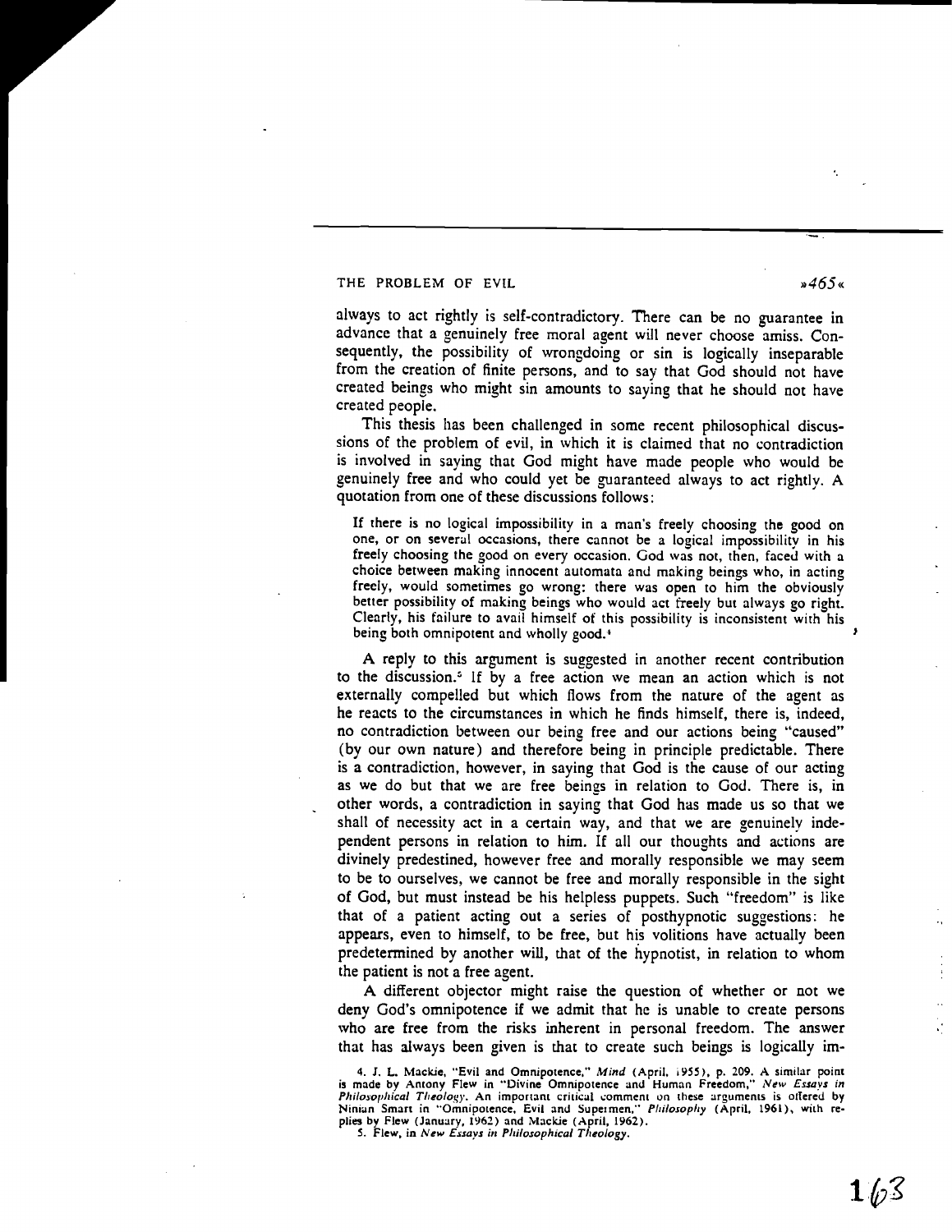## »466« THE EXISTENCE OF - GOD

possible. It is no limitation upon God's power that he cannot accomplish the logically impossible, since there is nothing here to accomplish, but only a meaningless conjunction of words<sup>6</sup>—in this case "person who is not a person." God is able to create beings of any and every conceivable kind; but creatures who lack moral freedom, however superior they might be to human beings in other respects, would not be what we mean by persons. They would constitute a different form of life which God might have brought into existence instead of persons. When we ask why God did not create such beings in place of persons, the traditional answer is that only persons could, in any meaningful sense, become "children of God," capable of entering into a personal relationship with their Creator by a free and uncompelled response to his love.

".~~

When we tum from the possibility of moral evil as a correlate of man's personal freedom to its actuality, we face something which must remain inexplicable even when it can be seen to be possible. For we can never provide a complete causal explanation of a free act; if we could, it would not be a free act. The origin of moral evil lies forever concealed within the mystery of human freedom.

The necessary connection between moral freedom and the possibility, now actualized, of sin throws light upon a great deal of the suffering which afflicts mankind. For an enormous amount of human pain arises either from the inhumanity or the culpable incompetence of mankind. This includes such major scourges as poverty, oppression and persecution, war, and all the injustice, indignity, and inequity which occur even in the most advanced societies. These evils are manifestations of human sin. Even disease is fostered to an extent, the limits of which have not yet been determined by psychosomatic medicine, by moral and emotional factors seated both in the individual and in his social environment. To the extent that all of these evils stem from human failures and wrong decisions, their possibility is inherent in the creation of free persons inhabiting a world which presents them with real choices which are followed by real consequences.

We may now turn more directly to the problem of suffering. Even though the major bulk of actual human pain is traceable to man's misused freedom as a sole or part cause, there remain other sources of pain which are entirely independent of the human will, for example, earthquake, hurricane, storm, flood, drought, and blight. In practice, it is often impossible to trace a boundary between the suffering which results from human wickedness and folly and that which falls upon mankind from without. Both kinds of suffering are inextricably mingled together in human experience. For our present purpose, however, it is important to note that the latter category does exist and that it seems to be built into the very structure of our world. In response to it, theodicy, if it is wisely conducted, follows a negative path. It is not possible to show positively

6. As Aquinas said, ". . . nothing thaI implies a contradiction falls under the scope of God's omnipotence." *Summa Theologica.* Pari I. Question 25, article 4.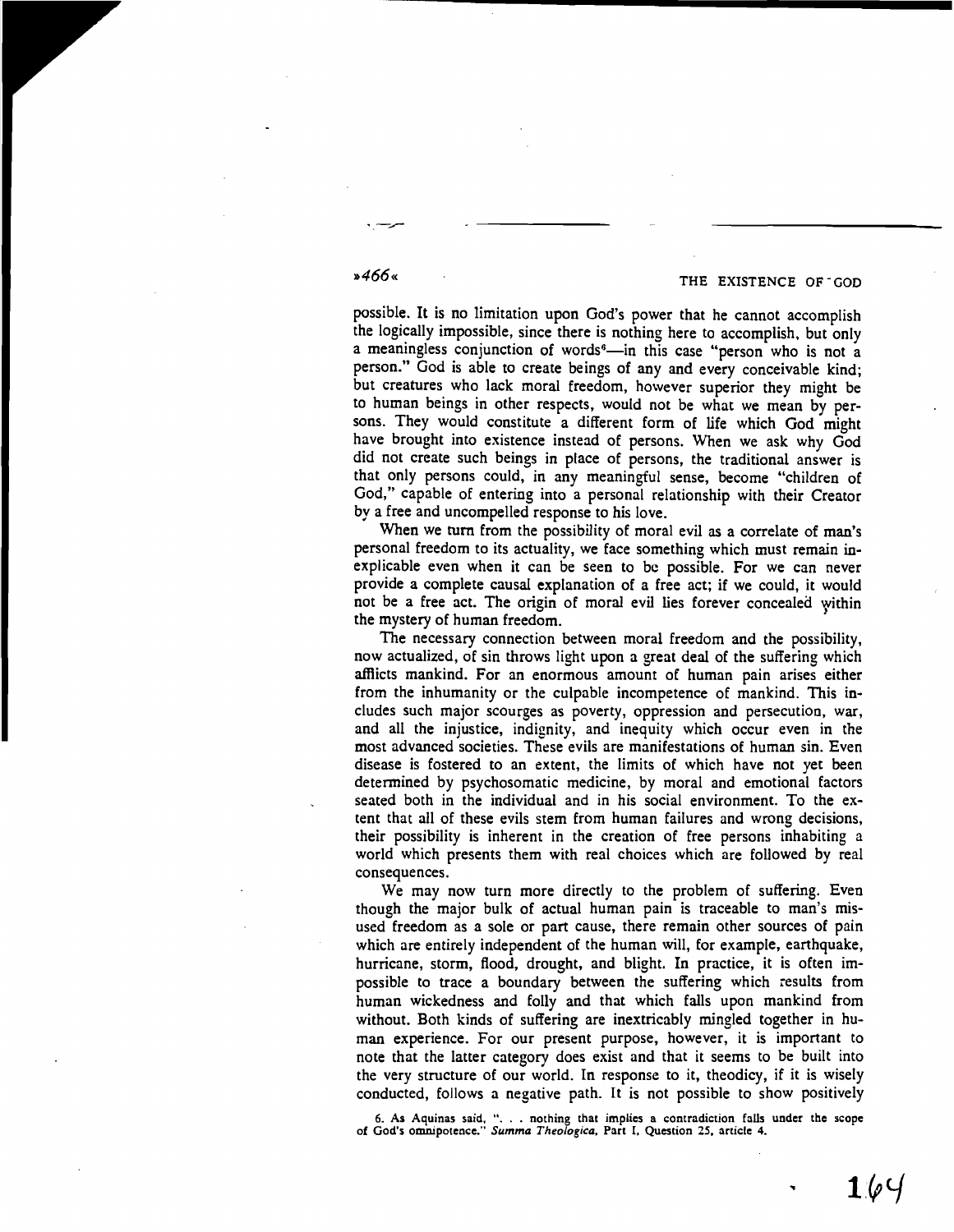### THE PROBLEM OF EVIL **EXECUTE:** THE PROBLEM OF EVIL

that each item of human pain serves the divine purpose of good; but, on the other hand, it does seem possible to show that the divine purpose as it is understood in Judaism and Christianity could not be forwarded in a world which was designed as, a permanent hedonistic paradise.

An essential premise of this argument concerns the nature of the divine purpose in creating the world. The skeptic's assumption is that man is to be viewed as a completed creation and that God's purpose in making the world was to provide a suitable dwelling-place for this fullyformed creature. Since God is good and loving, the environment which he has created for human life to inhabit is naturally as pleasant and comfortable as possible. The problem is essentially similar to that of a man who builds a cage for some pet animal. Since our world, in fact, contains sources of hardship, inconvenience, and danger of innumerable kinds, the conclusion follows that this world cannot have been created by a perfectly benevolent and all-powerful deity. <sup>7</sup>

Christianity, however, has never supposed that God's purpose in the creation of the world was to construct a paradise whose inhabitants would experience a maximum of pleasure and a minimum of pain. The world is seen, instead, as a place of "soul-making" in which free beings grappling with the tasks and challenges of their existence in a common environment, may become "children of God" and "heirs of etemal life." A way of thinking theologically of God's continuing creative purpose for man was suggested by some of the early Hellenistic Fathers of the Christian Church, especially Irenaeus. Following hints from St. Paul, Irenaeus taught that man has been made as a person in the image of God but has not yet been brought as a free and responsible agent into the finite likeness of God, which is revealed in Christ.<sup>3</sup> Our world, with all its rough edges, is the sphere in which this second and harder stage of the creative process is taking place.

This conception of the world (whether or not set in Irenaeus' theological framework) can be supported by the method of negative theodicy. Suppose, contrary to fact, that this world were a paradise from which all possibility of pain and suffering were excluded. The consequences would be very far-reaching. For example, no one could ever injure anyone else: the murderer's knife would turn to paper or his bullets to thin air; the bank safe, robbed of a million dollars, would miraculously become filled with another million dollars (without this device, on however large a scale, proving inflationary); fraud, deceit, conspiracy, and treason would somehow always leave the fabric of society undamaged. Again, no one would ever be injured by accident: the mountain-climber, steeplejack, or playing child falling from a height would float unharmed to the ground; the reckless driver would never meet with disaster. There would be no

7. This is the nature of David Hume's argument in his discussion of the problem of evil in his Dialogues, Part XI.

8. See Irenaeus' Against Heresies, Book IV, Chaps. 37 and 38.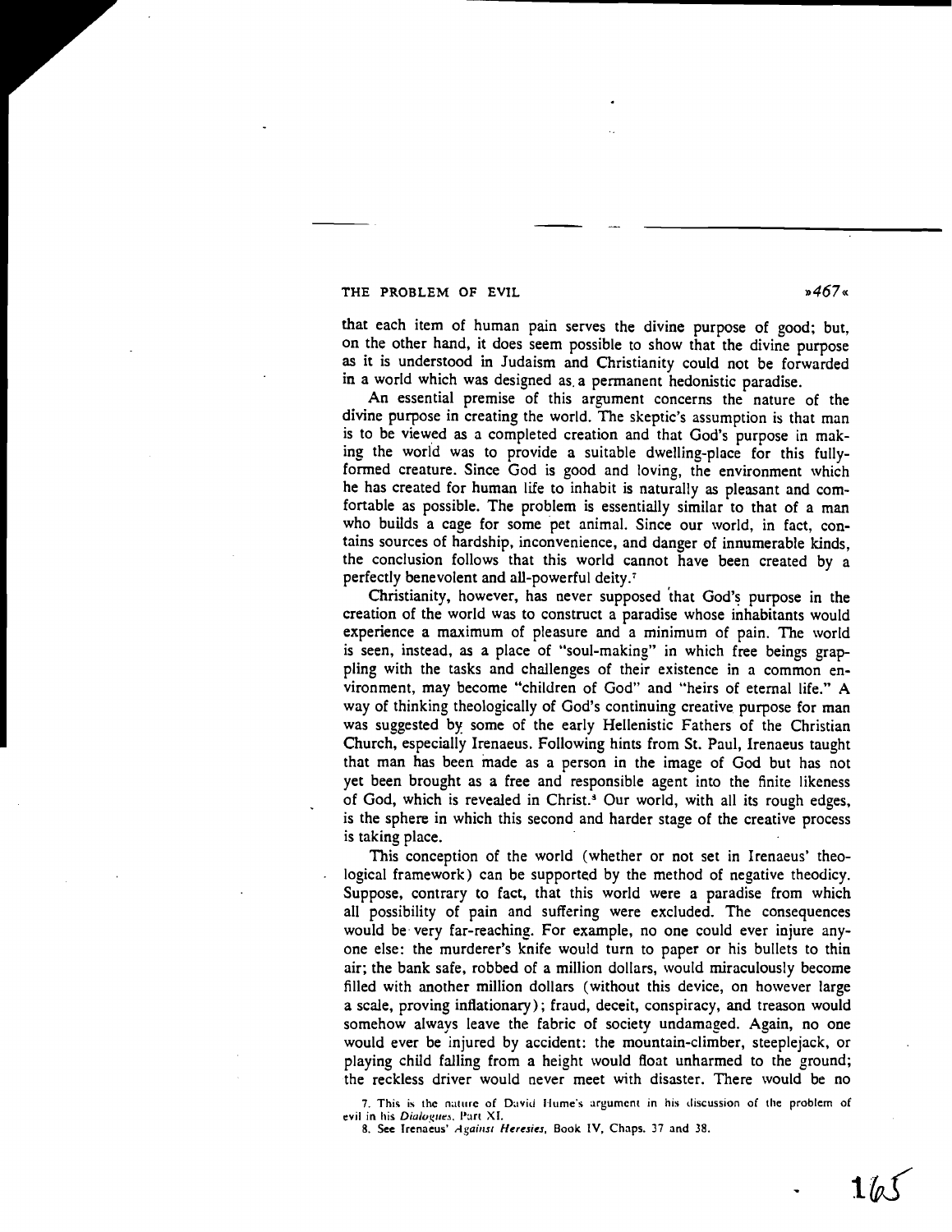»468« THE EXISTENCE OF GOD

need to work, since no harm could result from avoiding work; there would be no call to be concerned for others in time of need or danger, for in such a world there could be no real needs or dangers.

To make possible this continual series of individual adjustments, nature would have to work by "special providences" instead of running according to general laws which men must learn to respect on penalty of pain or death. The laws of nature would have to be extremely flexible: sometimes gravity would operate, sometimes not; sometimes an object would be hard and solid, sometimes soft. There could be no sciences, for there would be no enduring world structure to investigate. In eliminating the problems and hardships of an objective environment, with its own laws, life would become like a dream in which, delightfully but aimlessly, we would float and drift at ease.

One can at least begin to imagine such a world. It is evident that our present ethical concepts would have no meaning in it. If, for example, the notion of harming someone is an essential element in the concept 'of a wrong action, in our hedonistic paradise there could be no wrong actionsnor any right actions in distinction from wrong. Courage and fortitude would have no point in an environment in which there is, by definition, no danger or difficulty. Generosity, kindness, the agape aspect of love, prudence, unselfishness, and all other ethical notions which presuppose life in a stable environment, could not even be formed. Consequently, such a world, however well it might promote pleasure, would be very ill adapted for the development of the moral qualities of human personality. In relation to this purpose it would be the worst of all possible worlds.

It would seem, then, that an environment intended to make possible the growth in free beings of the finest characteristics of personal life, must have a good deal in common with our prescnt world. It must operate according to general and dependable laws; and it must involve real dangers, difficulties, problems, obstacles, and possibilities of pain, failure, sorrow. frustration, and defeat. If it did not contain the particular trials and perils which-subtracting man's own very considerable contributionour world contains, it would have to contain others instead.

To realize this is not, by any means, to be in possession of a detailed theodicy. It is to understand that this world, with all its "heartaches and the thousand natural shocks that flesh is heir to," an environment so manifestly not designed for the maximization of human pleasure and the minimization of human pain, may be rather well adapted to the quite different purpose of "soul-making."<sup>9</sup>

These considerations are related to theism as such. Specifically, Christian theism goes further in the light of the death of Christ, which is seen paradoxically both (as the murder of the divine Son) as the worst thing

<sup>9.</sup> This brief discussion has been confined to the problem of human suffering. The large and intractable problem of animal pain is not taken up here. For a discussion of it, see,<br>for example, Nels Ferré, Evil and the Christian Faith (New York: Harper & Row, Pub-<br>lishers, Inc., 1947), Chap. 7; and Austin Farrer York.: Doubleday & Company, Inc., 1961), Chap. S.